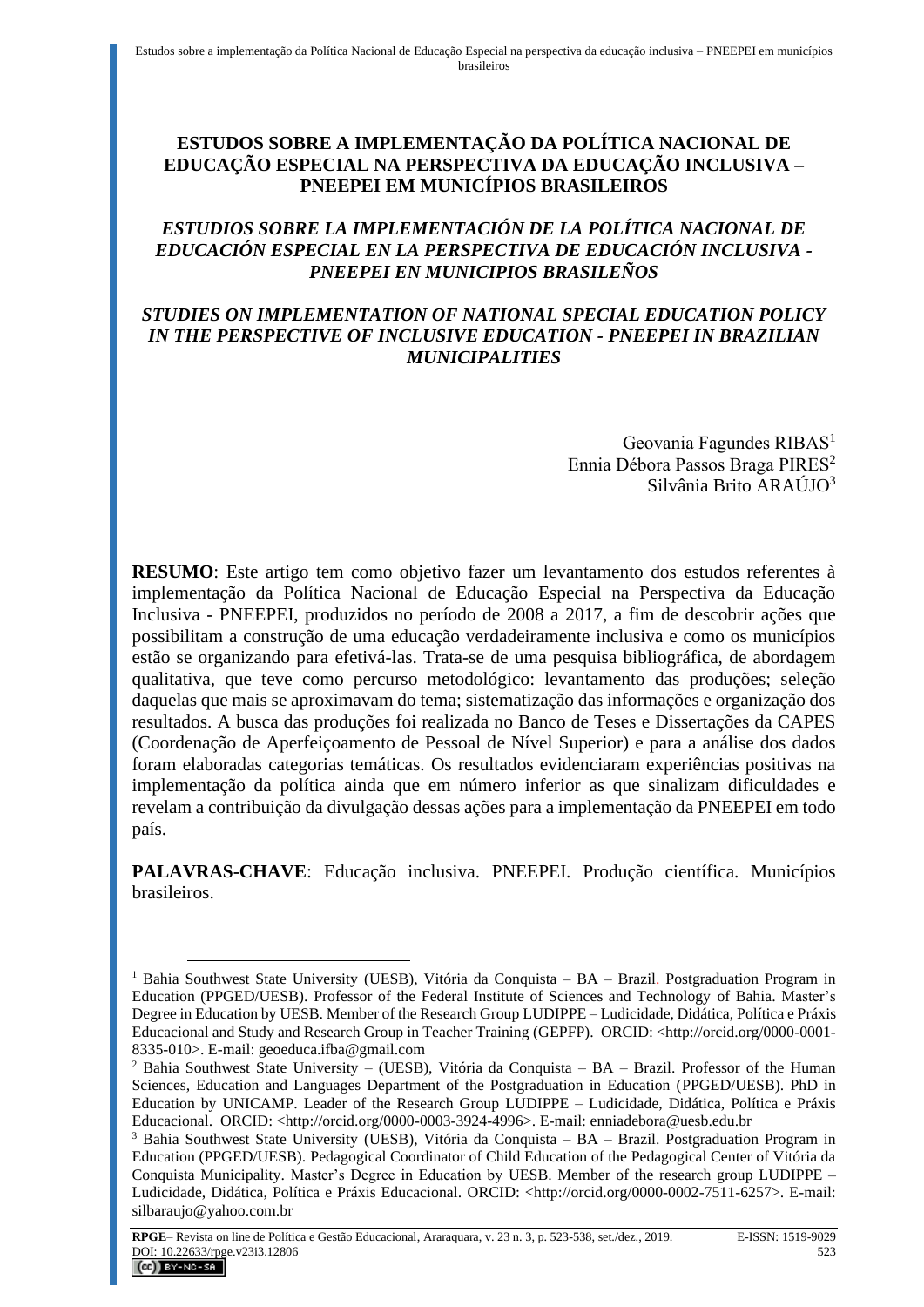*RESUMEN: Este artículo pretende realizar una encuesta de los estudios sobre la implementación de la Política Nacional de Educación Especial en la Perspectiva de Educación Inclusiva - PNEEPEI, realizada entre 2008 y 2017, para descubrir acciones que permitan la construcción de una verdadera educación. Inclusivo y cómo se organizan los municipios para hacerlos efectivos. Se trata de una investigación bibliográfica, con enfoque cualitativo, que tuvo como vía metodológica: encuesta de producciones; Selección de los más cercanos al tema, sistematización de la información y organización de los resultados. La búsqueda de las producciones se realizó en el Banco de Tesis y Disertaciones de CAPES (Coordinación para la Mejora del Personal de Educación Superior) y para el análisis de datos, se elaboraron categorías temáticas. Los resultados mostraron experiencias positivas en la implementación de la política, aunque en un número menor que indican dificultades y revelan la contribución de la difusión de estas acciones a la implementación de PNEEPEI en todo el país.*

*PALABRAS CLAVE: Educación inclusiva. PNEEPEI. Producción científica. Municipios brasileños.*

*ABSTRACT: This article aims to make a survey of the studies regarding the implementation of the National Policy of Special Education in the Inclusive Education Perspective – PNEEPEI (Portuguese initials), produced from 2008 to 2017, in order to discover actions that enable the construction of a truly education. inclusive and how municipalities are organizing to make them effective. This is a bibliographical research, with qualitative approach, which had as methodological path: survey of productions; selection of those closest to the theme, systematization of information and organization of results. The search for the productions was carried out in the CAPES Thesis and Dissertation Bank (Coordination for the Improvement of Higher Education Personnel) and for the data analysis, thematic categories were elaborated. The results showed positive experiences in the implementation of the policy, although in a smaller number that indicate difficulties and reveal the contribution of the dissemination of these actions to the implementation of PNEEPEI throughout the country.*

*KEYWORDS: Inclusive education. PNEEPEI. Scientific production. Brazilian municipalities.* 

# **Introduction**

The Brazilian State, signatory to the Convention on the Rights of Persons with Disabilities, approved by the United Nations - UN in 2006, is committed to ensuring an inclusive education system at all levels. To fulfill this prerogative, it must ensure the inclusion of people with disabilities in the regular education system and set goals of achieving this access, so that it happens fully and in environments that will maximize the cognitive and social development of these students (BRASIL, 2010).

In this scenario is elaborated the National Policy of Special Education in the Inclusive Education Perspective, the PNEEPEI (Portuguese initials), a document that follows the advances of the knowledge and the social struggles, aiming to constitute public policies that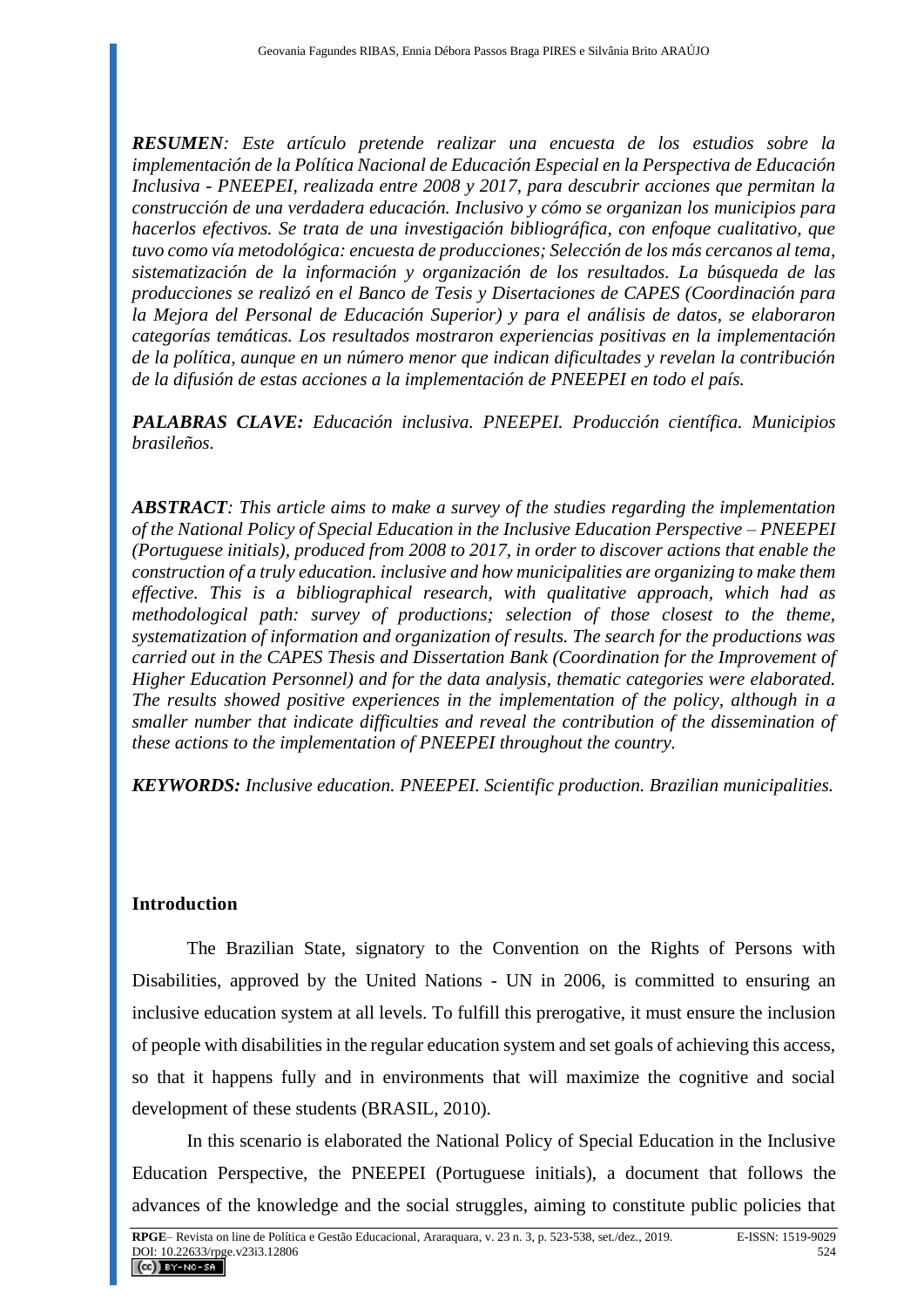promote a quality education for all students (BRASIL, 2010). According to Santos (2012), the term policy, used for the naming of the document, can be interpreted as a 'frame of reference', a guiding text that, despite being published in 2008, "bears in its body the legal frameworks that support the proposal" (SANTOS, 2012, p. 82), that is, it ratifies previous norms equally based on the inclusive perspective, bringing some advances.

This study aimed to make a mapping and analysis of what has been produced about PNEEPEI in the country, from 2008 (year of its implementation) to 2016, in order to know some actions that enable the construction of a truly inclusive education. and how municipalities are organizing to make them effective.

However, some characteristics should be observed when developing such a study, as highlighted by Silva and Carvalho (2014, p. 349):

> The temporal and spatial cut in this method is necessary because the analyzes made refer to conceptions and practices present in certain social, political, economic, cultural contexts, etc. Another feature is the thematic cut, as it serves to define and delimit what one seeks to map, enabling researchers to make in-depth analyzes or to make a broad overview on certain themes. [...] The definition of the sources in which the surveys will be made is important to give reliability to the work, since they are expected to be rigorous in the evaluations of the productions they publish.<sup>4</sup>

The body of this study, which was conducted in October 2017, is composed of 163 productions referring to the Inclusive Education Policy, between 2008 and 2016. The search was carried out in CAPES's Thesis and Dissertation Bank by means of the keywords policies, special education and inclusion. After making the necessary filters, we found a huge number of works, totaling more than seventeen thousand productions. We then proceeded to a second moment, which was the reading of all titles, excluding those that were not directly related to the topic of study. Only the first 280 pages of the site were visited and 144 papers were selected, 19 theses and 125 dissertations.

To collect the data, the titles and abstracts of the productions were observed. As the objectives were approached, the introduction, conclusion, and, in some cases, the reading of the entire paper.

<sup>4</sup> O recorte temporal e espacial nesse método é necessário porque as análises feitas referem-se a concepções e práticas presentes em determinados contextos sociais, políticos, econômicos, culturais, etc. Outra característica é o recorte temático, pois serve para definir e delimitar o que se busca mapear, possibilitando aos/às pesquisadores/as ou fazerem análises aprofundadas, ou realizarem um panorama amplo sobre determinados temas. [...] A definição das fontes em que serão feitos os levantamentos é importante para dar confiabilidade ao trabalho, uma vez que se espera rigorosidade destas nas avaliações das produções que publicam.

**RPGE**– Revista on line de Política e Gestão Educacional, Araraquara, v. 23 n. 3, p. 523-538, set./dez., 2019. E-ISSN: 1519-9029 DOI: 10.22633/rpge.v23i3.12806 525  $(Cc)$  BY-NC-SA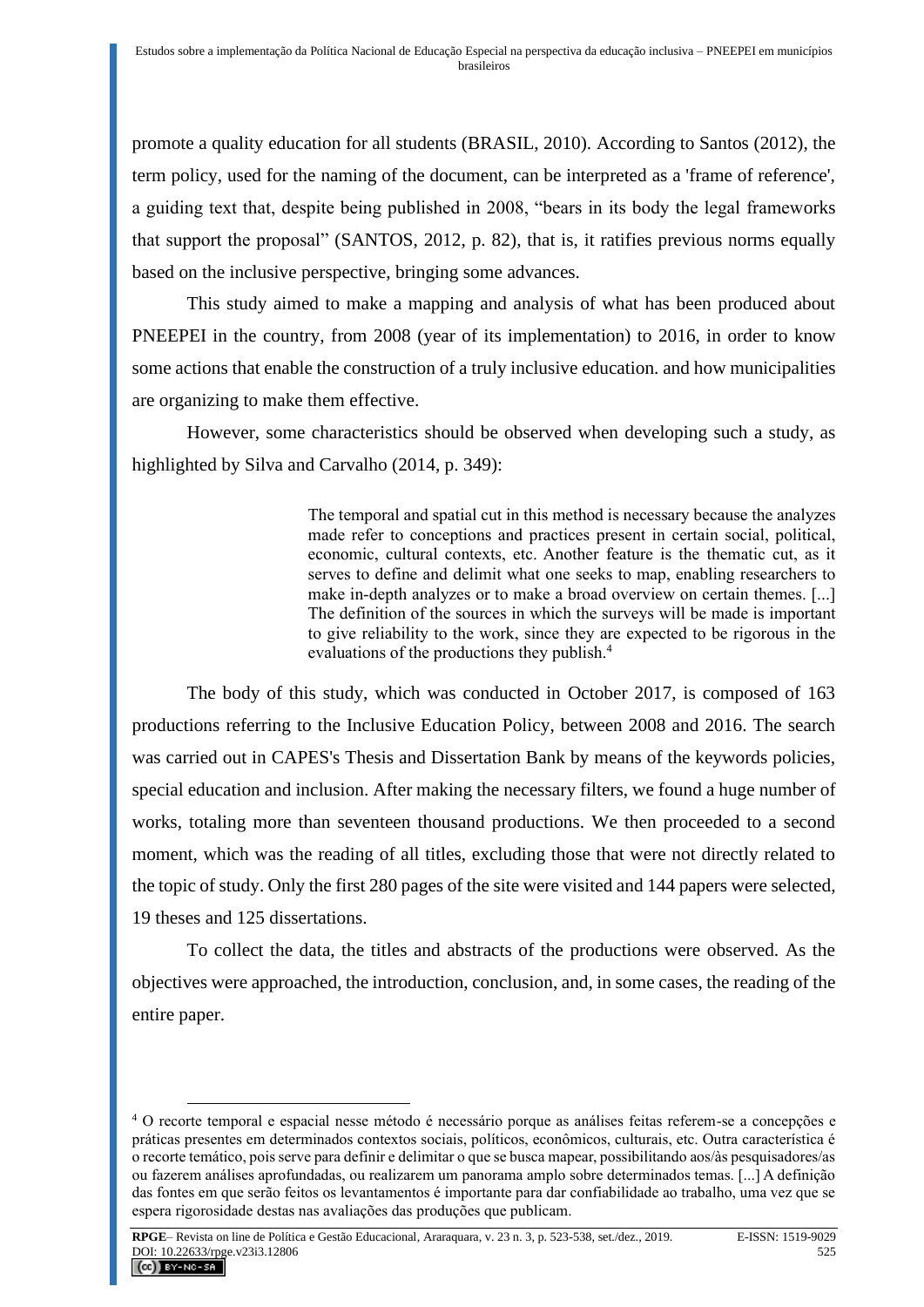Given the breadth of the "inclusion" theme, only papers referring to the field of policy analysis were selected. The discarded productions were referring to: the study of inclusive practices; the study of inclusion by factors of gender, ethnicity, social vulnerability; studying specific shortcomings (without addressing policies); the study of inclusion through the view of the disabled person or the teachers' view. Thus, disregarding these works, we move to the third moment, which was the separation of productions by year, region of the country, identification of themes and selection of those that relate more specifically to the theme.

Therefore, it is a qualitative exploratory study, developed in order to know how the National Policy of Special Education in the Inclusive Education Perspective (PNEEPEI) was implemented in Brazilian municipalities, what are the challenges faced by the municipal secretariats of education and successful experiences. The analysis was performed from the construction of thematic categories.

#### **What do research on PNEEPEI Implementation say?**

The first stage of the analysis was characterized by the organization of scientific productions by year of defense, geographical regions and focus of interest of the themes. Chart 1 shows the distribution of scientific production, extracted from CAPES's thesis and dissertations database, from the year in which the works were defended. It is important to highlight that the time frame 2008 - 2016 was demarcated due to the year in which the National Policy of Special Education was implemented in the Inclusive Education Perspective, 2008.



#### **Chart 1 –** Academic production by year of conclusion

Source: Banco da CAPES. Elaborated by the authors.

It is possible to identify, from the reading of graph 1, that in 2008, the year of implementation of the policy under study, there was the defense of three 03 papers on the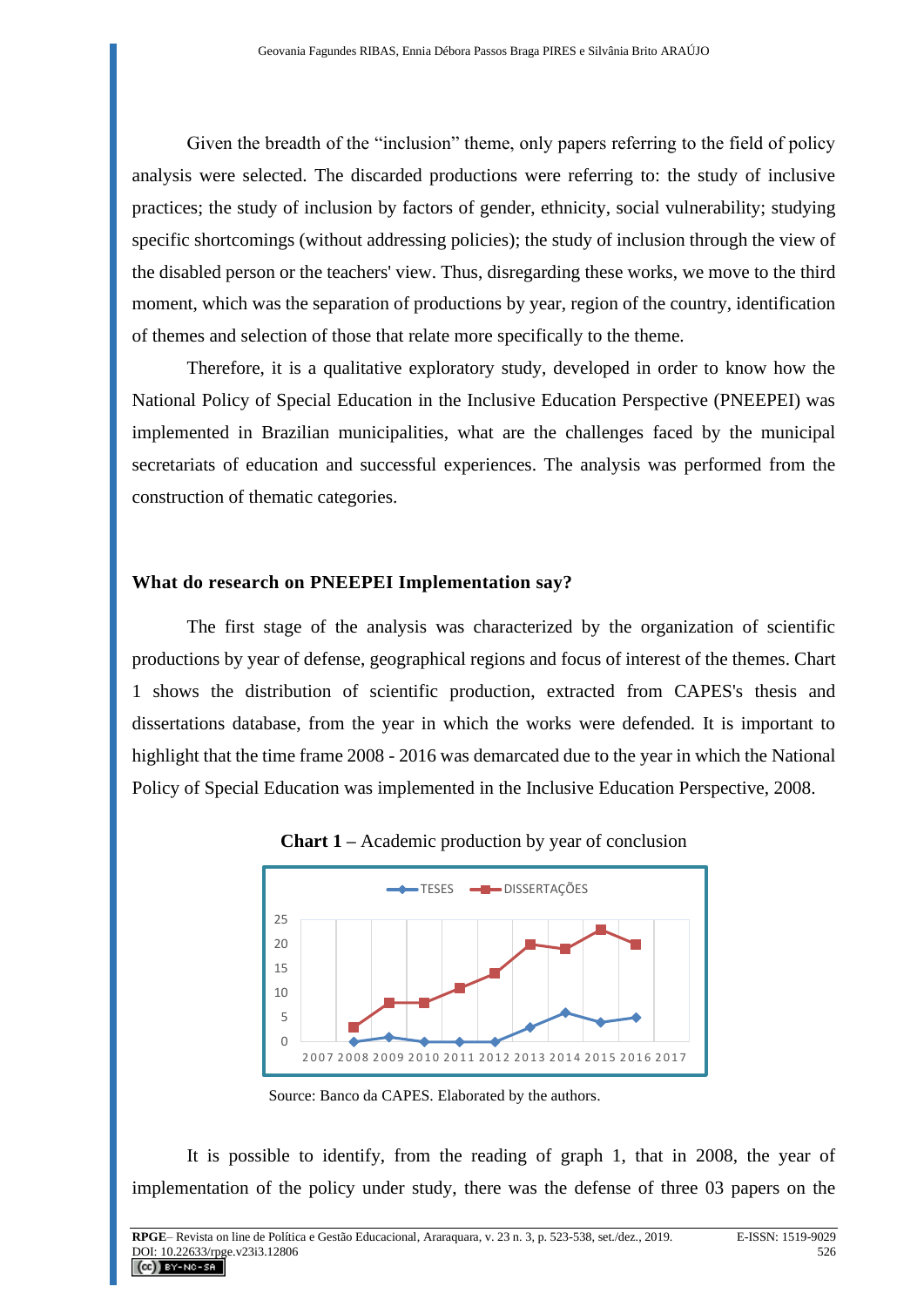subject. The amount was gradually increasing, highlighting a higher number in 2015, 19% of academic production, the year of the establishment of the Brazilian Law for the Inclusion of People with Disabilities.

Chart 2 shows the distribution of scientific productions in the regions of the country allowing the identification of the region where the largest number of studies was developed. As shown in chart 2, the South region is responsible for 58% of these productions, followed by the Southeast region, with 50%. The Northeast region is in third place, with 20 works, that is, 14% of production, the Midwest region in fourth place, with 12 works, 8% of production and the North region in last place, with 05 works, only 3% of total production.





Source: Banco da CAPES. Elaborated by the authors.

The predominance of the South region, with 58 works, which is equivalent to 40% of the total production, followed by the Southeast region, with 50 works, equivalent to 35% of the production can be justified by the high number of universities and postgraduate courses in these regions, including offering specific Special Education courses. In this regard, Broietti, Santin Filho and Passos (2014, p. 248) state:

> The highlight of the Southeast region in terms of academic productivity, in relation to the other regions, can be justified by the fact that in this region is the largest number of postgraduate programs and also the oldest, especially in the area of Education. For example, in the state of Rio de Janeiro, the Graduate Program in Education of the Pontifical Catholic University of Rio de Janeiro (PUC-Rio) has a Masters degree that was pioneer in the country and has been running regularly since 1966. The Doctoral degree began in 1976.<sup>5</sup>

<sup>5</sup> O destaque da região Sudeste em termos de produtividade acadêmica, em relação às demais regiões, pode ser justificado pelo fato de que nessa região encontra-se a maior quantidade de programas de pós-graduação e também os mais antigos, principalmente na área de Educação. Por exemplo, no estado do Rio de Janeiro, o programa de Pós-Graduação em Educação da Pontifícia Universidade Católica do Rio de Janeiro (PUC-Rio) possui o curso de Mestrado que foi pioneiro no país e vem funcionando regularmente desde 1966. O curso de Doutorado foi iniciado em 1976.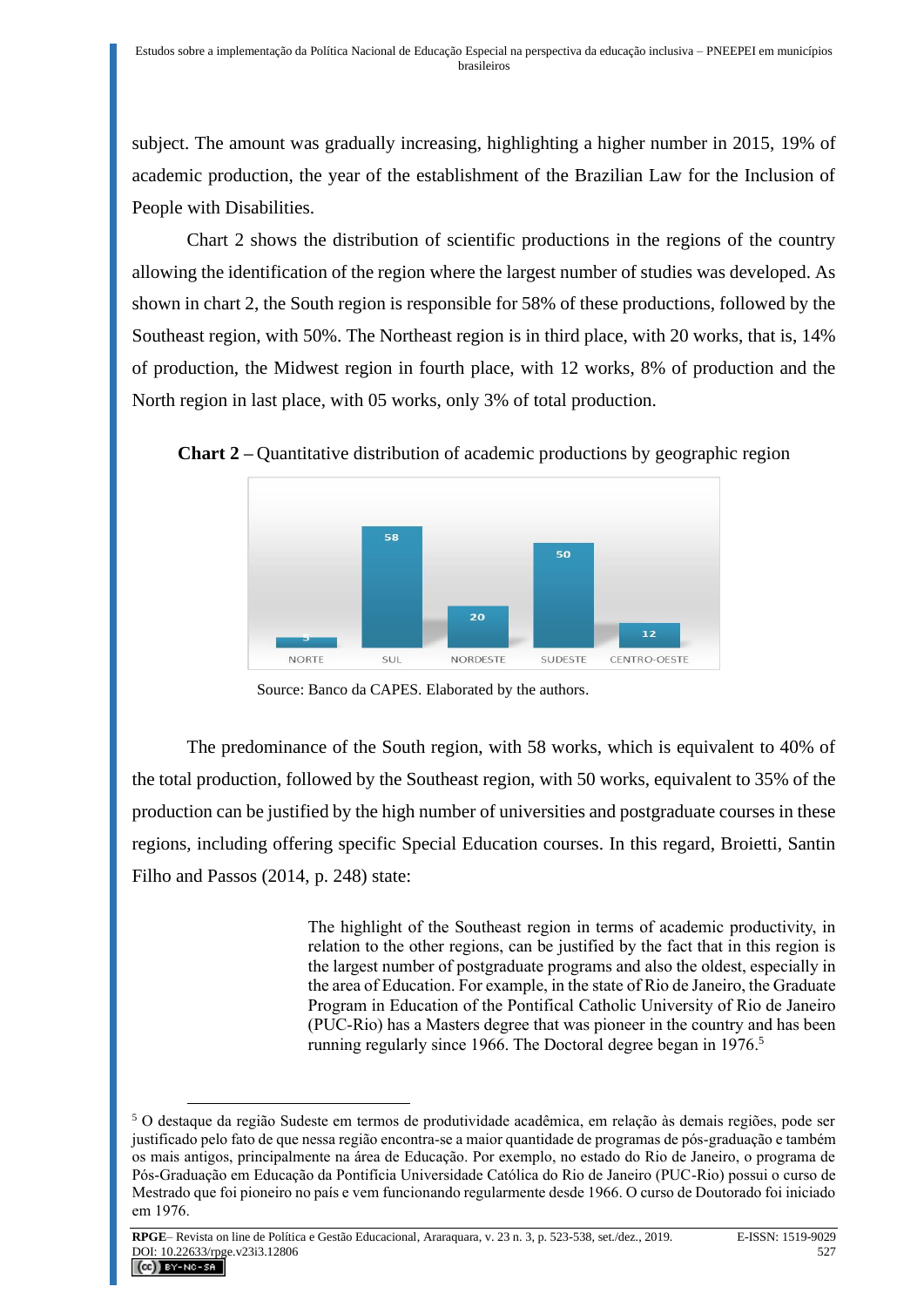Regarding the focus of interest of the productions, 49% of the papers address inclusion in general, with emphasis on the Inclusive Education Policy and its implementation in municipalities, states and regions of the country; 14% specifically discuss the inclusion of students with disabilities in the different segments (Early Childhood Education, Elementary School, EJA<sup>6</sup>, High and Higher Education); 2% address inclusion with emphasis on specific types of disability and 25% address diverse topics such as teacher education,  $AEE<sup>7</sup>$  (Portuguese initials), assistive technology, etc., as shown in Table 1 below

| <b>Interest focus of productions</b>                                            | <b>Number of works</b> |
|---------------------------------------------------------------------------------|------------------------|
| Inclusive Education Policies in Brazilian Municipalities, States<br>and Regions | 71                     |
| Inclusion of students with disabilities in early childhood<br>education         | 04                     |
| Inclusion of students with disabilities in elementary school                    | 03                     |
| Inclusion of students with disabilities in high school                          | 04                     |
| Inclusion of students with disabilities in EJA                                  | 02                     |
| Inclusion of students with disabilities in higher education                     | 07                     |
| Inclusion of students with visual impairment                                    | 03                     |
| Inclusion of students with hearing impairment                                   | 05                     |
| Inclusion of students with intellectual disabilities                            | 02                     |
| Inclusion of students with TDA <sup>8</sup> , TDAH <sup>9</sup> syndromes       | 03                     |
| Inclusion of children with high skills and giftedness                           | 01                     |
| Inclusion of children with autism                                               | 03                     |
| Inclusion and teacher training                                                  | 06                     |
| AEE and multifunctional resource rooms                                          | 23                     |
| Inclusion and PPP <sup>10</sup>                                                 | 01                     |
| Inclusion and assistive technologies                                            | 02                     |
| Inclusion in journals                                                           | 02                     |
| Specialty Schools & Special Education                                           | 01                     |
| Inclusion in full-time schools                                                  | 01                     |

**Table 1-** Thematic interest focus and number of works

Source: Banco da CAPES. Elaborated by the authors.

<sup>6</sup> Youth and Adult Education

<sup>7</sup> Specialized Educational Assistance

<sup>8</sup> Attention-Deficit Disorder

<sup>&</sup>lt;sup>9</sup> Attention-Deficit Hyperactivity Disorder

<sup>10</sup> Pedagogical Political Project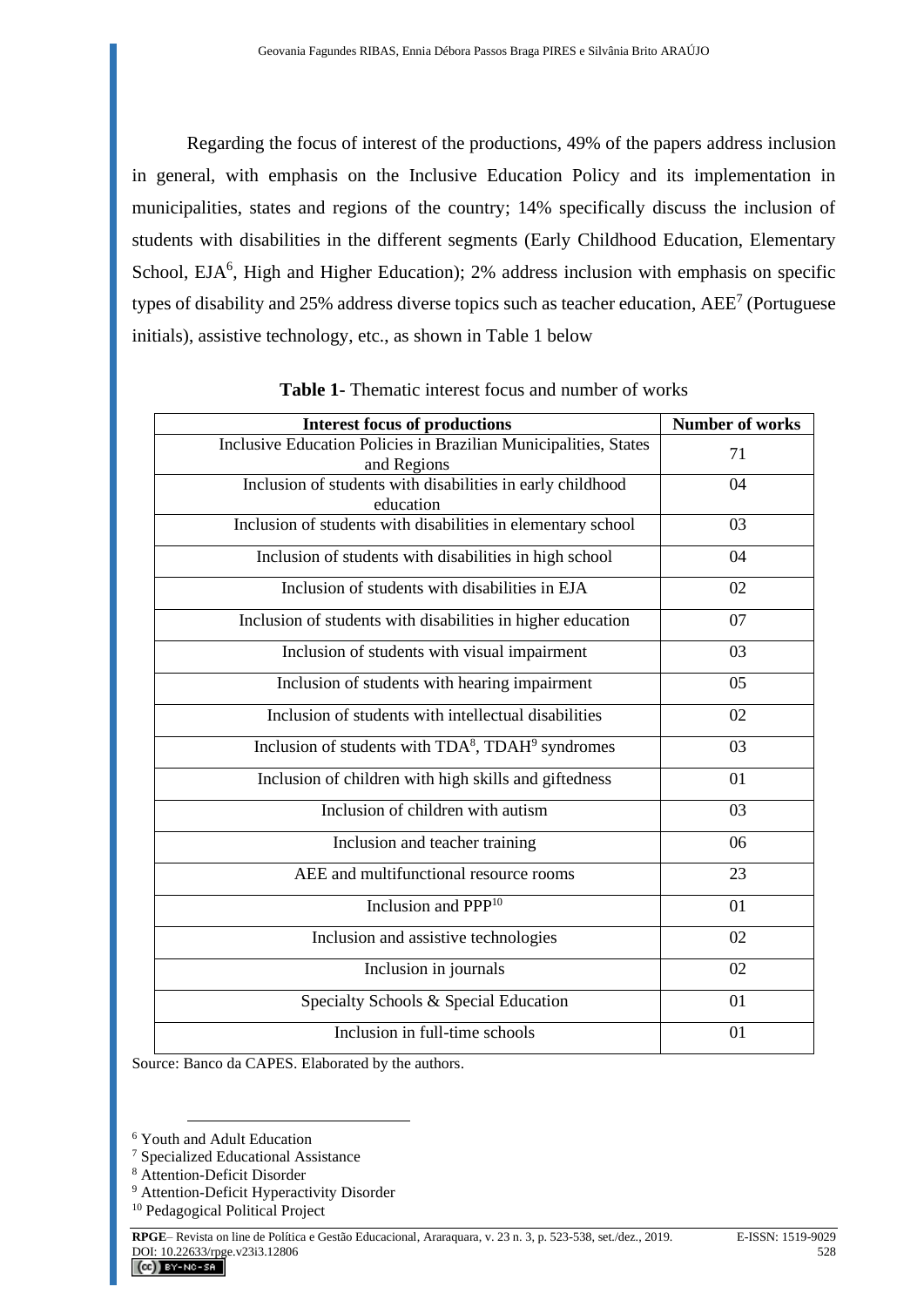It should be considered that the number of works focusing on Higher Education, 07, which corresponds to 5%, of productions focusing on Higher Education, if related to the other segments, may signal an advance of inclusive education policy, as that in past times these students were not (or little) registered at universities.

Another aspect to highlight is the high number of researches (16% of productions) dedicated to Specialized Educational Assistance - AEE and multifunctional resource rooms. After the implementation of Decree 6.571/08, repealed by Decree 7.611/2011, the interest of many researchers became the analysis of how this normative was materializing in practice, that is, how this AEE is being offered and under what conditions. Multifunction feature rooms are operating; are actually promoting the inclusion of students with disabilities.

Most of the selected scientific productions focus on the Inclusive Education Policies in municipalities, states and regions of the country, 71 works, which is equivalent to 49% of the production. This block of work was the object of analysis in this study, however, considering the limits of this study will be presented considerations on 10 productions referring to the National Policy of Special Education in the Inclusive Education Perspective covering municipalities of the five Brazilian regions, 04 of these analyzing aspects of implementation of this policy in Bahian municipalities.

The analysis of these works provided insight into PNEEPEI at the national and regional levels, signaling the advances, challenges and difficulties that permeate the construction of an education that is, in fact, inclusive. Regarding these productions, the objectives are described below.

In 2010, the dissertation "*Reflexos da Política Nacional de Inclusão Escolar no município-polo de Vitória da Conquista-BA*" was defended in order to analyze school inclusion in the context of the studied city, based on the conceptions of the teachers who attend students with disabilities in the regular classroom, with the challenge of giving voice to the subjects directly responsible for the inclusive educational processes (LAGO, 2010).

In 2011, the dissertation *"Programa de Educação Inclusiva: direito à diversidade – proposição/implementação no município de Feira de Santana-BA"* was defended. The study's main objective was to analyze the implications of the Program, in the context of the management of special education policies in the municipality of Feira de Santana-BA, in the period 2003-2010, seeking to understand how these policies are managed and implemented (SOTO, 2011).

The doctoral dissertation entitled *"A política de Educação Especial, a Perspectiva Inclusiva e a centralidade das Salas de Recursos Multifuncionais: a tessitura na Rede*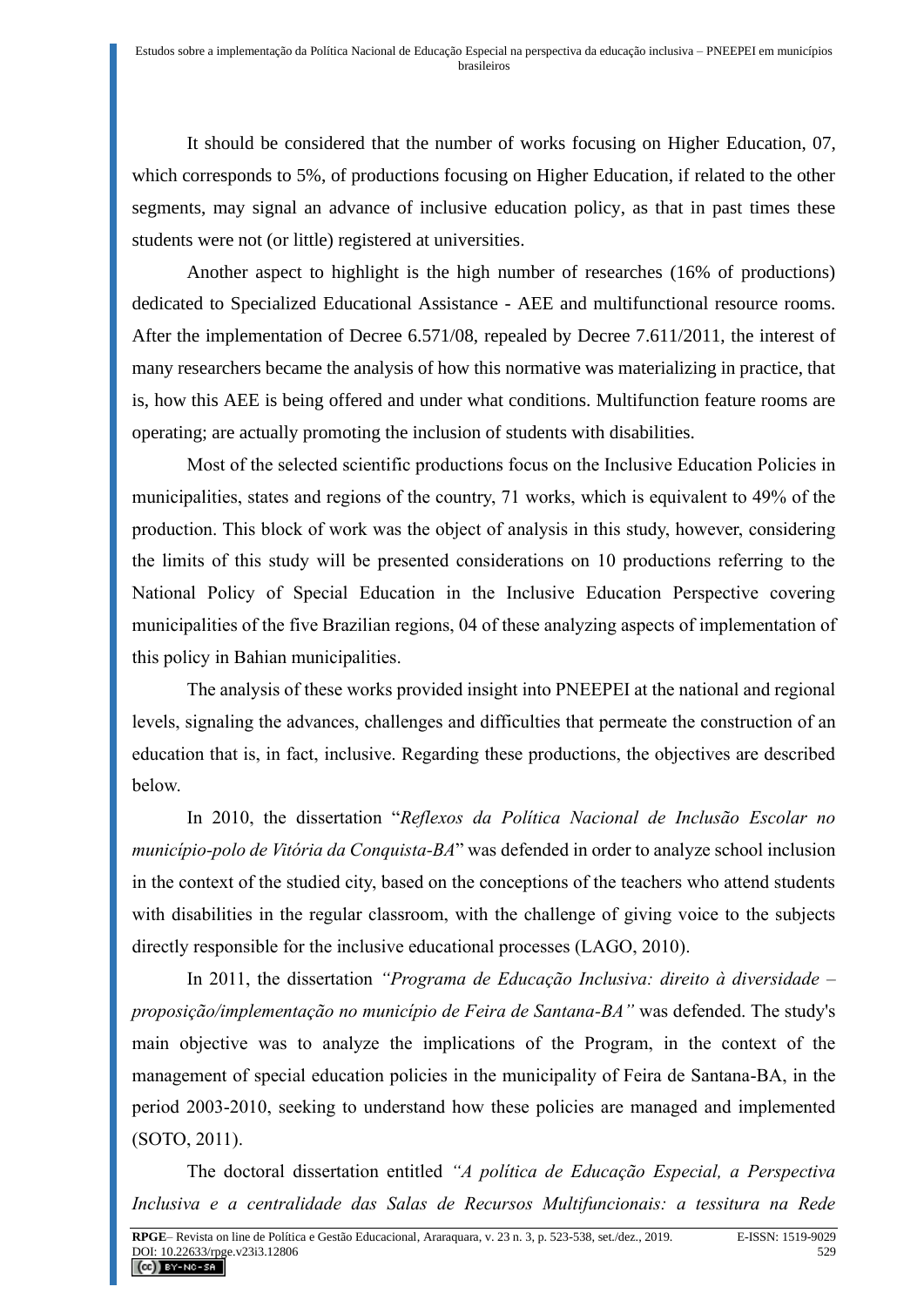*Municipal de Educação de Vitória da Conquista-BA"*, defended in 2012, aimed to understand the configurations assumed by the current National Policy of Special Education in the Inclusive Education Perspective, in Vitória da Conquista-BA Municipal Network. This work emphasized the "possible effects" of the implementation process of Multifunctional Resource rooms within schools (SANTOS, 2012).

In 2013, 03 productions were defended, all related to inclusive education in Brazilian regions. The dissertation *"Educação e Inclusão em escolas públicas da região Norte"* aimed to draw an overview of the current public policies aimed at attending students with Special Educational Needs - SEN in some states in the Northern Region of Brazil, with the challenge of understanding inclusion as a historical-social process (DAMBROS, 2013).

The second dissertation, *"Política Nacional de Educação Inclusiva: um estudo sobre a sua efetivação na região Centro-oeste do Brasil"* aimed to analyze how the national policy on Inclusive Education in the Midwest region was being consolidated, in order to do it a field research in 03 schools of different states and municipalities was made (HESSMANN, 2013).

The third production entitled *"A Política Nacional de Educação Especial na Perspectiva da Educação Inclusiva: retratos da Região Sudeste do Brasil"* is a doctoral thesis and aims to give an overview of that region and the implementation of the principles and provisions of such a policy. This work was also performed in 03 schools of different states and municipalities (RODRIGUERO, 2013).

In 2015, 02 productions were defended, one referring to a Brazilian region and one referring to a Bahian municipality. The doctoral thesis entitled *"Política Nacional de Educação Especial na pespectiva da Educação Inclusiva na região Sul do Brasil"*, as well as the other earlier related works, presented as objective to investigate, analyze and understand the effectiveness of the policy in the three states of the region (GARCIA, 2015).

The second production, the dissertation *"A Política de Educação Especial na perspectiva da Educação Inclusiva: trajetórias de uma política em ação no município de Tucano-BA"* aimed to analyze the implementation of this same policy in the Tucano-BA Municipal Education Network. Although the policy was implemented in 2008, the time frame of this research is from 2005 to 2012, because the municipality, through adherence to the Inclusive Education Program: Right to Diversity, in 2005, had been following the guidelines of PNEE-EI, from 2008, thus changing the history of Special Education and local regular education (SANTOS, 2015).

In 2013, the dissertation *"A Política de Educação Inclusiva e o Atendimento Educacional Especializado na Rede Regular de Ensino: um olhar sobre a região Nordeste"*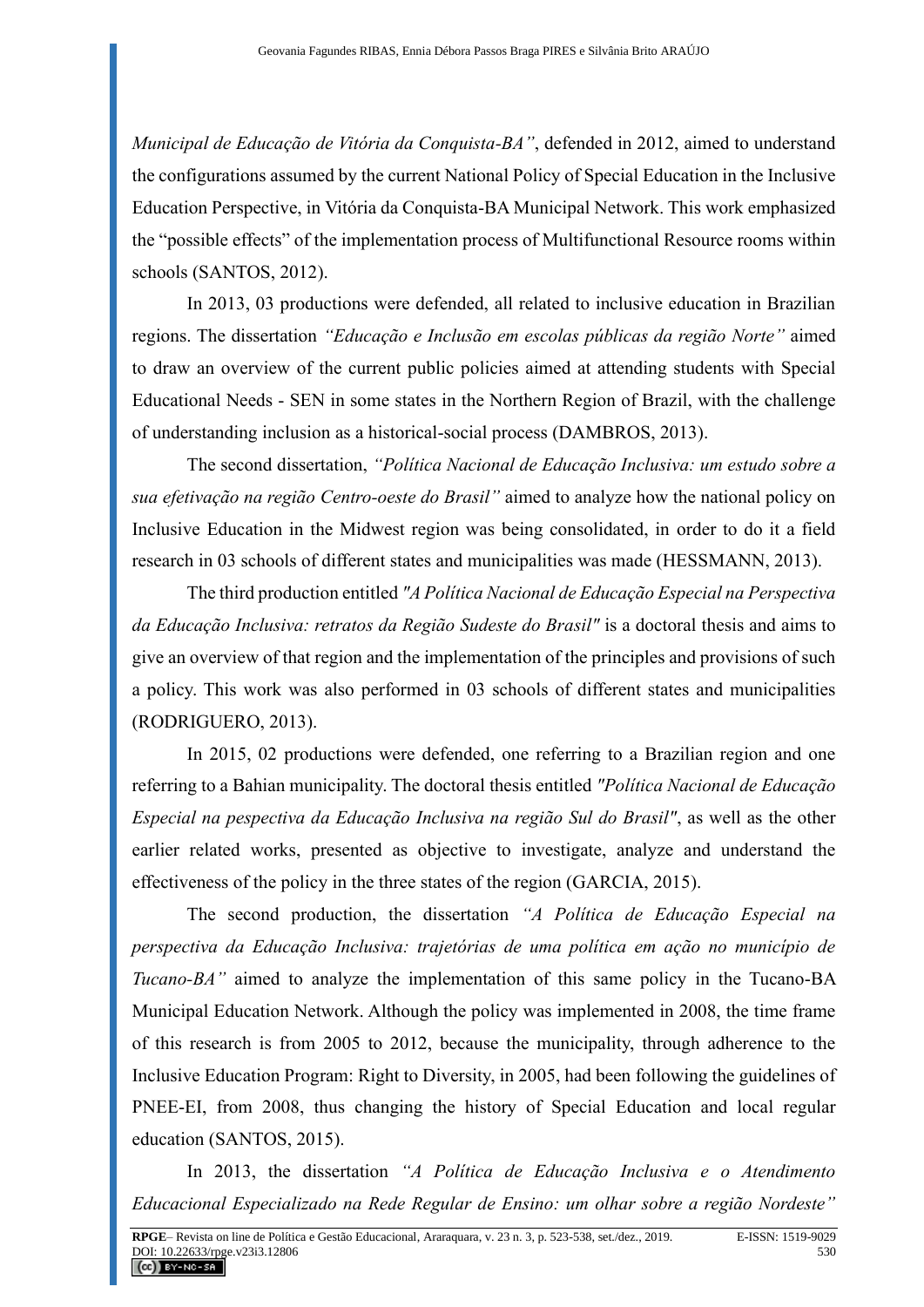was defended, aiming to present the guidelines that support the implementation of Specialized Educational Assistance as a Special Education modality in the context of Basic Education in the Northeast region of Brazil. The references of this study were aspects that deal with the conditions of access, permanence and appropriation of students' knowledge in inclusive education (FELLINI, 2013).

The last production analyzed was the doctoral thesis *"Política Nacional de Educação Inclusiva: um estudo sobre sua efetivação nas cinco regiões brasileiras"* defended in 2016. This paper sought to map the effectiveness of the policy in the five Brazilian regions. For this, a questionnaire was applied to 889 teachers of Basic Education of the 27 federative units of Brazil (CEREZUELA, 2016).

## **Challenges and advances in the implementation of PNEEPEI**

The analysis of the selected productions was guided by the observation of the occurrence of two categories: the pointing of the advances and the possible challenges in the PNEEPEI implementation process. The occurrence of the categories was observed in six subcategories representing the aspects of PNEEPEI addressed in the works, as shown in Table 2. The maintenance of the same subcategories in both categories is due to the fact that they are observed as advances or difficulties in the analyzed studies.

| <b>Categories</b>                                                     | <b>Subcategories (PNEEPEI aspects)</b>                     |
|-----------------------------------------------------------------------|------------------------------------------------------------|
|                                                                       | Specialized Educational Assistance (AEE) / Multifunctional |
| Advances in the<br>implementation of<br><b>PNEEPEI</b>                | Resource Rooms - SRM (Portuguese initials)                 |
|                                                                       | Teacher acceptance and integration                         |
|                                                                       | Physical and architectural accessibility                   |
|                                                                       | Inclusive pedagogical practices                            |
|                                                                       | Teacher training                                           |
|                                                                       | Support (government, department of education, school,      |
|                                                                       | family)                                                    |
|                                                                       | Specialized Educational Assistance (AEE) / Multifunction   |
|                                                                       | Resource Rooms - SRM                                       |
| Difficulties and limits in the<br>implementation of<br><b>PNEEPEI</b> | Teacher acceptance and articulation                        |
|                                                                       | Physical and architectural accessibility                   |
|                                                                       | Inclusive pedagogical practices                            |
|                                                                       | Teacher training                                           |
|                                                                       | Support (government, department of education, school,      |
|                                                                       | family)                                                    |

| <b>Table 2</b> – Categories and subcategories for Data Analysis |  |  |
|-----------------------------------------------------------------|--|--|
|-----------------------------------------------------------------|--|--|

Source: Banco da CAPES. Elaborated by the authors.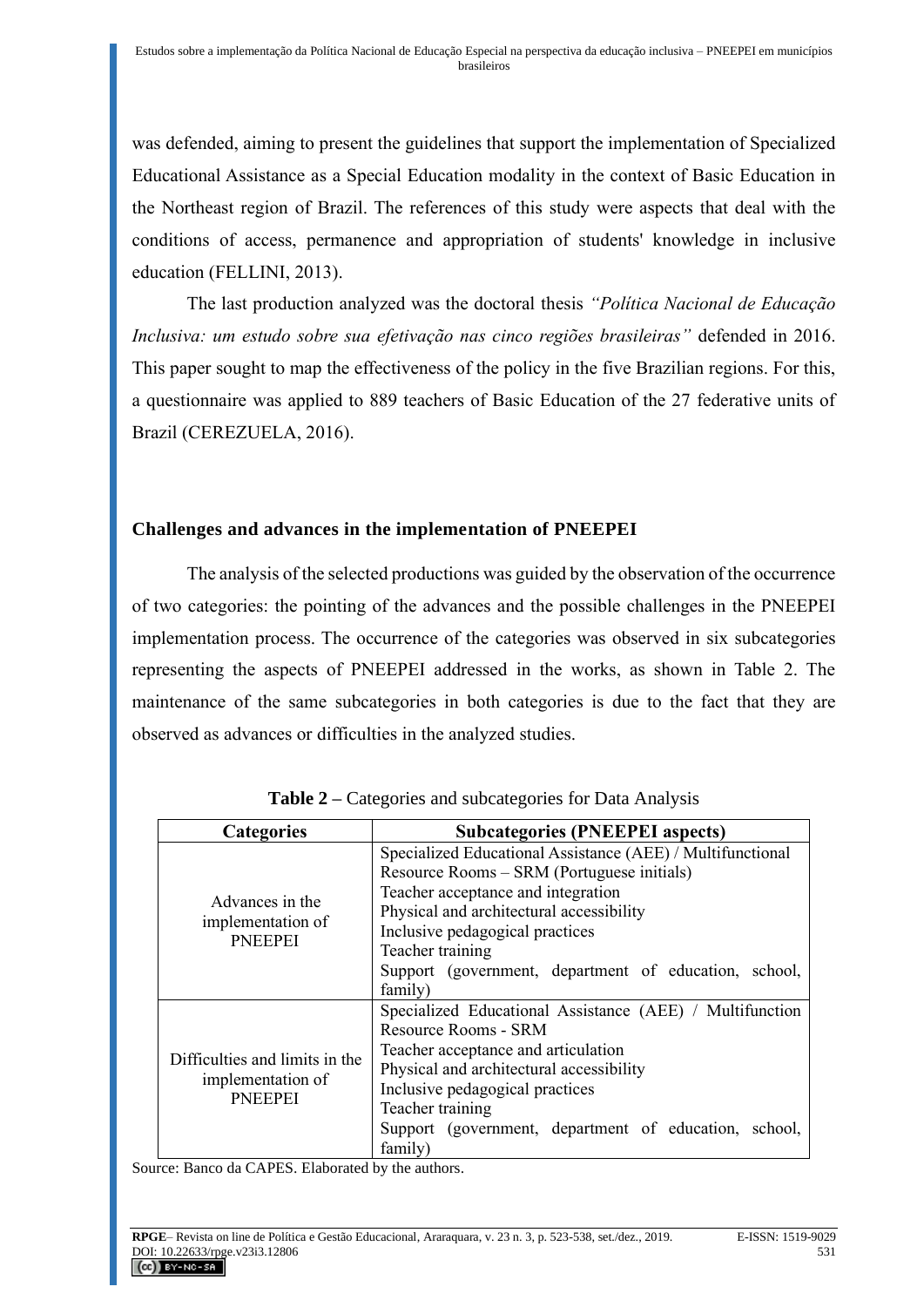#### **Purposeful Actions: Advances**

The first subcategory refers to Specialized Educational Assistance (AEE) and Multifunctional Resource Rooms (SRM). In all the works visited this service has happened, some more effectively than others, but signifying an advance in relation to the segregation that took place in the special classes. Regarding the municipality of Vitória da Conquista-BA, Santos (2012) states:

> Currently, of the 633 students included, 133 have been awarded by the AEE, held in the Multifunctional Resource Rooms. In statistical terms, this number may still be considered insufficient (it is insufficient), however, if we look at the historical path of non-existence of these services, we will evaluate this same number as an advance regarding a type of complementary and supplementary attention to students with disability within the schools of the network (SANTOS, 2012, p. 133).<sup>11</sup>

Likewise, Santos (2015) acknowledges that in the municipality of Tucano-BA, regarding the offer of AEE in SRM, there were advances. The municipality started with two SRM, at the end of 2008 this number was changed to five rooms and reached eleven. Another positive point was the transformation of the Association of Parents and Friends of the Exceptional – APAE (Portuguese initials) into a Specialized Educational Assistance Center – CAEE (Portuguese initials). Noteworthy, although unsatisfactory, advances in the municipality of Feira de Santana, with the creation of the Inclusive Education Center in 2006 (SOTO, 2011).

In Dambros (2013), Fellini (2013), Garcia (2015), Hessmann (2013) and Rodriguero (2013) surveys on inclusive education in Brazilian regions, we also found advances in the implementation of AEE. Garcia (2015) and Rodrigueiro (2013) highlight the intentional posture of some teachers to mediate learning, affirm that in the South and Southeast regions, in most of the schools investigated there is participation of the pedagogical teacher in AEE actions. Hessmann (2013) states that in the Midwest Region there is an effective articulation in the three schools investigated.

The second subcategory brings to discussion the acceptance and articulation of the teachers of the AEE with the teachers of the common classes. In this regard, the obstacles were more evident than the advances, but in the Northeast, South and Southeast regions, a close partnership was pointed between the SRM teachers and the teachers of the common classes,

<sup>11</sup> Na atualidade, dos 633 alunos incluídos, 133 têm sido contemplados pelo AEE, realizado nas Salas de Recursos Multifuncionais. Em termos estatísticos, esse número poderá ser considerado ainda insuficiente (é insuficiente), porém, se observarmos o percurso histórico de inexistência desses serviços, avaliaremos esse mesmo número como um avanço no que diz respeito a um tipo de atenção complementar e suplementar aos alunos com deficiência no interior das escolas da rede (SANTOS, 2012, p. 133).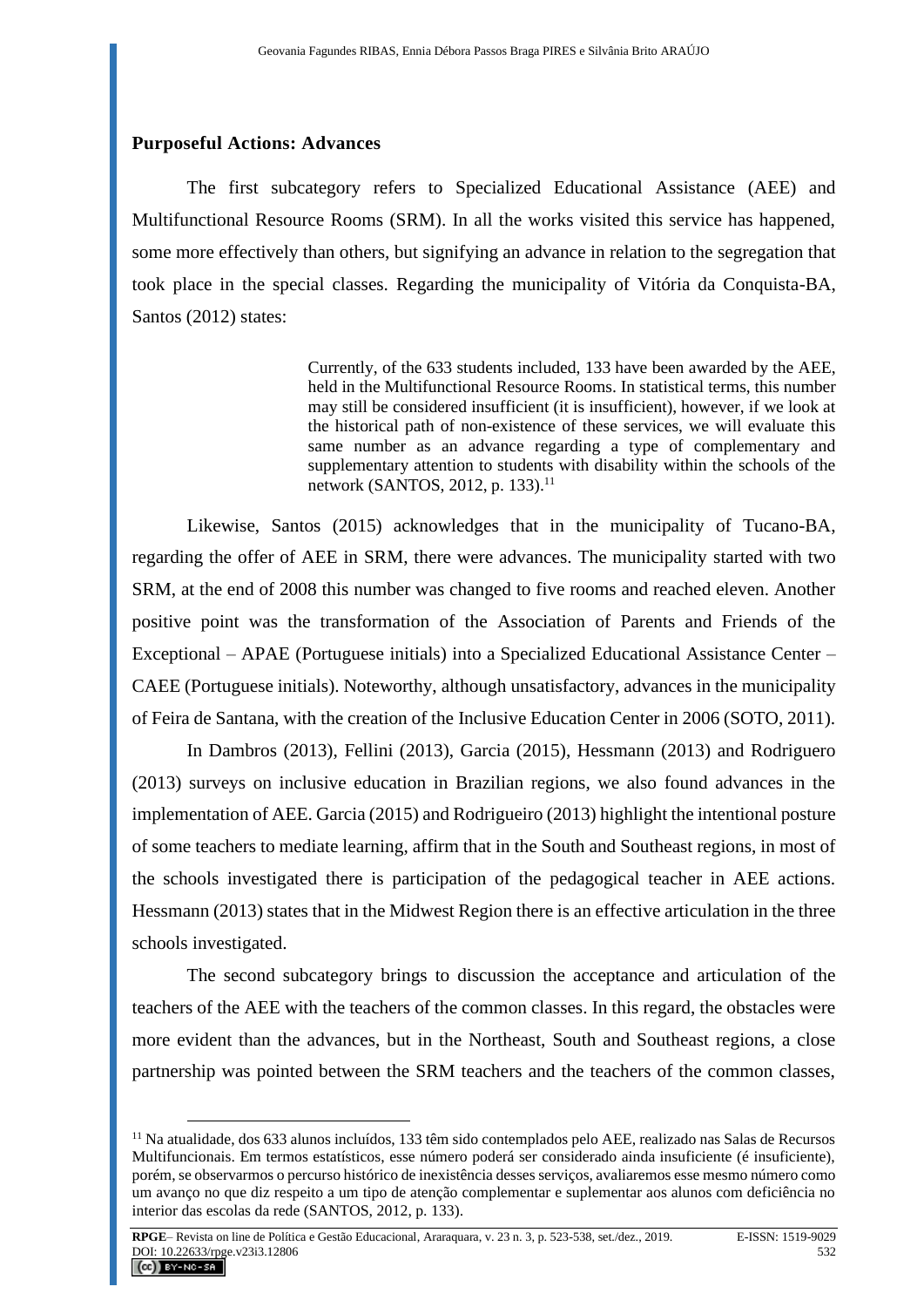with weekly meetings for the advance planning of the activities to be material and curriculum adaptations (CEREZUELA, 2016, p. 193; 195).

In the third subcategory, which deals with physical and architectural accessibility, Santos (2015, p. 165) points out that on ensuring accessibility, the Accessible School Program, with resources from the Federal Government, enabled architectural reforms in schools and the purchase of educational resources. for SRMs in the municipality of Tucano-BA. Advances in this regard are clear, as equipping classrooms and adapting the school's physical space does not guarantee school inclusion (CEREZUELA, 2016, p. 201).

The fourth subcategory refers to pedagogical practices as actions that enable the inclusion of students with disabilities. Although they feel "unprepared," many teachers are seeking to make a difference. Some examples were highlighted: "expert teacher with individual initiatives", "adaptation of activities" (GARCIA, 2015); "Intentional and pedagogically planned teaching activities", "SRM teacher is creative" (DAMBROS, 2013).

Corroborating the aforementioned authors, Santos (2012) discusses the municipality of Vitória da Conquista-BA:

> I noted that teachers seek partnerships through conversations, informally sharing information about student progress, and formally when bimonthly meetings are held to share assessments, socialize partnerships, and demonstrate the work that has been done in the schools. Resource Rooms. [...] The production of teaching materials is also flagged based on these partnerships. There are also visits by teachers from the Resource Rooms to regular classrooms (SANTOS, 2012, p. 150).<sup>12</sup>

Regarding teacher education, the authors point out that initial education takes place, as determined by the legislation, and continuing education has occurred, but still insufficiently, more directed at the teachers of the AEE (DAMBROS; HESSMANN; FELLINI; RODRIGUERO, 2013; GARCIA, 2015).

In some places in the Midwest region, there are monthly continuing education meetings with AEE teachers (HESSMANN, 2013); Elsewhere in the Southeast region there is frequent continuing education offered by the Municipal Center for Educational Studies and Projects (RODRIGUERO, 2013).

<sup>&</sup>lt;sup>12</sup> Observei que os professores buscam realizar parcerias por meio de conversas, de trocas de informações sobre os avanços dos alunos, informalmente, e, formalmente, quando acontecem os encontros bimestrais para compartilhamento de avaliações, socialização de parcerias e demonstração do trabalho que vem sendo realizado nas Salas de Recursos. [...] A produção de materiais didáticos também é sinalizada com base nessas parcerias. Há também visitas das professoras das Salas de Recursos às salas de aula regular (SANTOS, 2012, p. 150).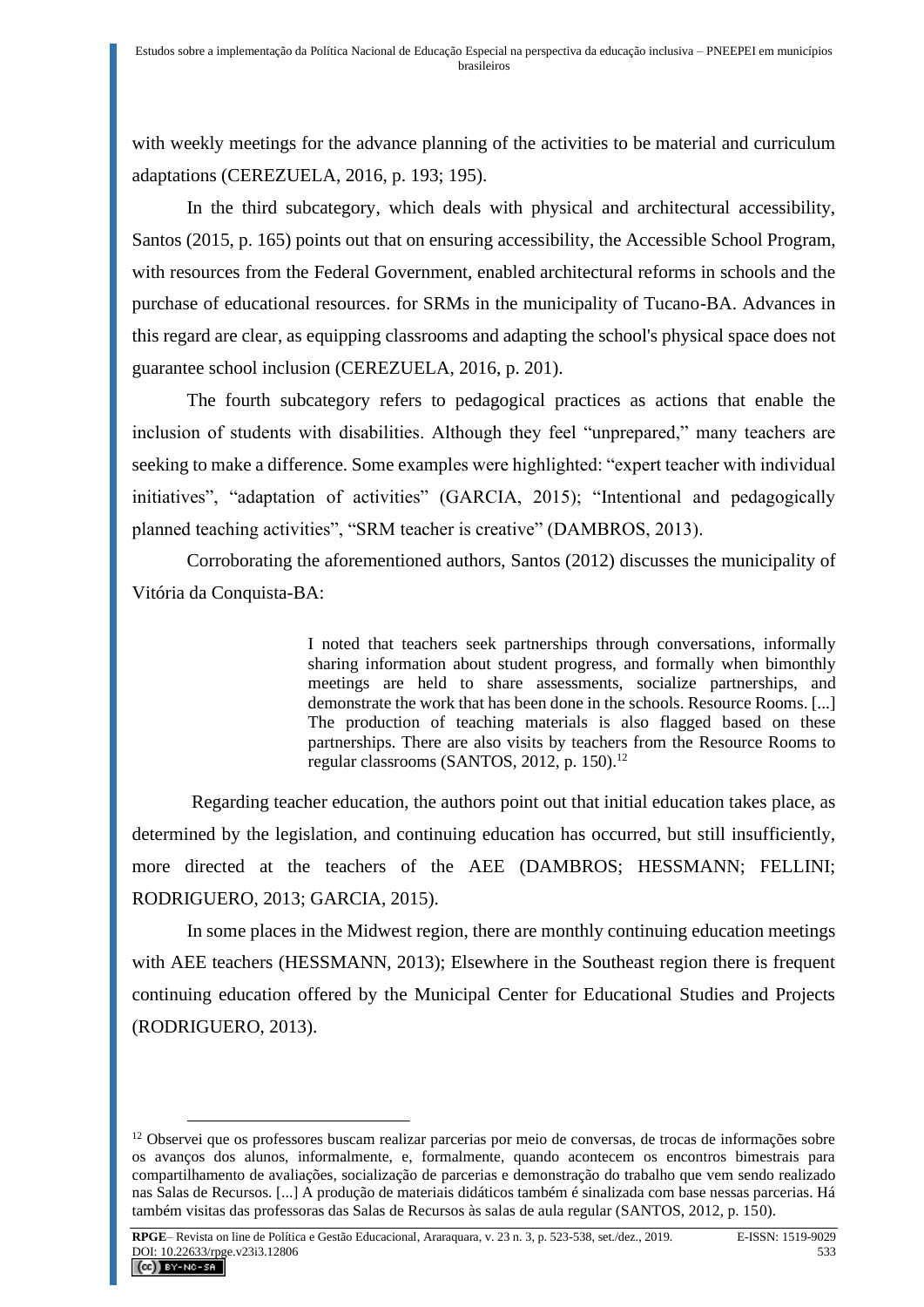The sixth and last subcategory deals with government / education / school / family support in the implementation of inclusive education policies. The authors point to intersectoral actions of partnership between the Departments of Education, school and Health Secretariat in making available professionals such as psychologists, speech therapists, physiotherapists and occupational therapists (FELLINI, 2013; SANTOS, 2015); with the Secretariat of Labor and Social Development, for the acquisition of social workers; and the Department of Transportation, to enable students to be transported to attendances in the Resource Rooms and the Specialized Educational Assistance Center - CAEE (SANTOS, 2015).

With regard to school support, it was signaled that some schools offer lunch to the AEE student to avoid dropout in the opposite shift (FELLINI, 2013; RODRIGUERO, 2013); high volume and quality of materials available to teachers (FELLINI, 2013); limit of 2 students with disabilities in ordinary classes, and may not exceed 20 students per class (HESSMANN, 2013). Also noteworthy is the presence of other professionals who support the inclusive process in everyday school (RODRIGUERO, 2013).

#### **Difficulties faced: challenges**

Regarding the first subcategory, Specialized Educational Assistance - AEE and Multifunctional Resource Rooms - SRM, the authors show conflicts in the specification of AEE students, that is, students with other difficulties are sent to AEE, inflating the system (DAMBROS; RODRIGUERO HESSMANN, 2013); poor quality of AEE, inappropriate to the new policy; low frequency of students in the opposite shift to AEE (RODRIGUERO, 2013); presence of trainees exercising teaching in the absence of teacher of AEE (DAMBROS, 2013); With the implementation of SRM, specialized educational services started to happen "exclusively" in these spaces (SOTO, 2011); insufficient number of teachers for demand (RODRIGUERO, 2013).

In the second subcategory, teachers' acceptance and articulation, the authors highlight the difficulty of some teachers of the common classes to accept working with students with disabilities (DAMBROS; RODRIGUERO; HESSMANN, 2013) and the lack of dialogue between teachers of AEE and the teachers of the common classes. In this regard, Cerezuela points out:

> Among the fifteen schools observed, eleven report actions that involve dialogue between educators, in moments of meetings, continuing education or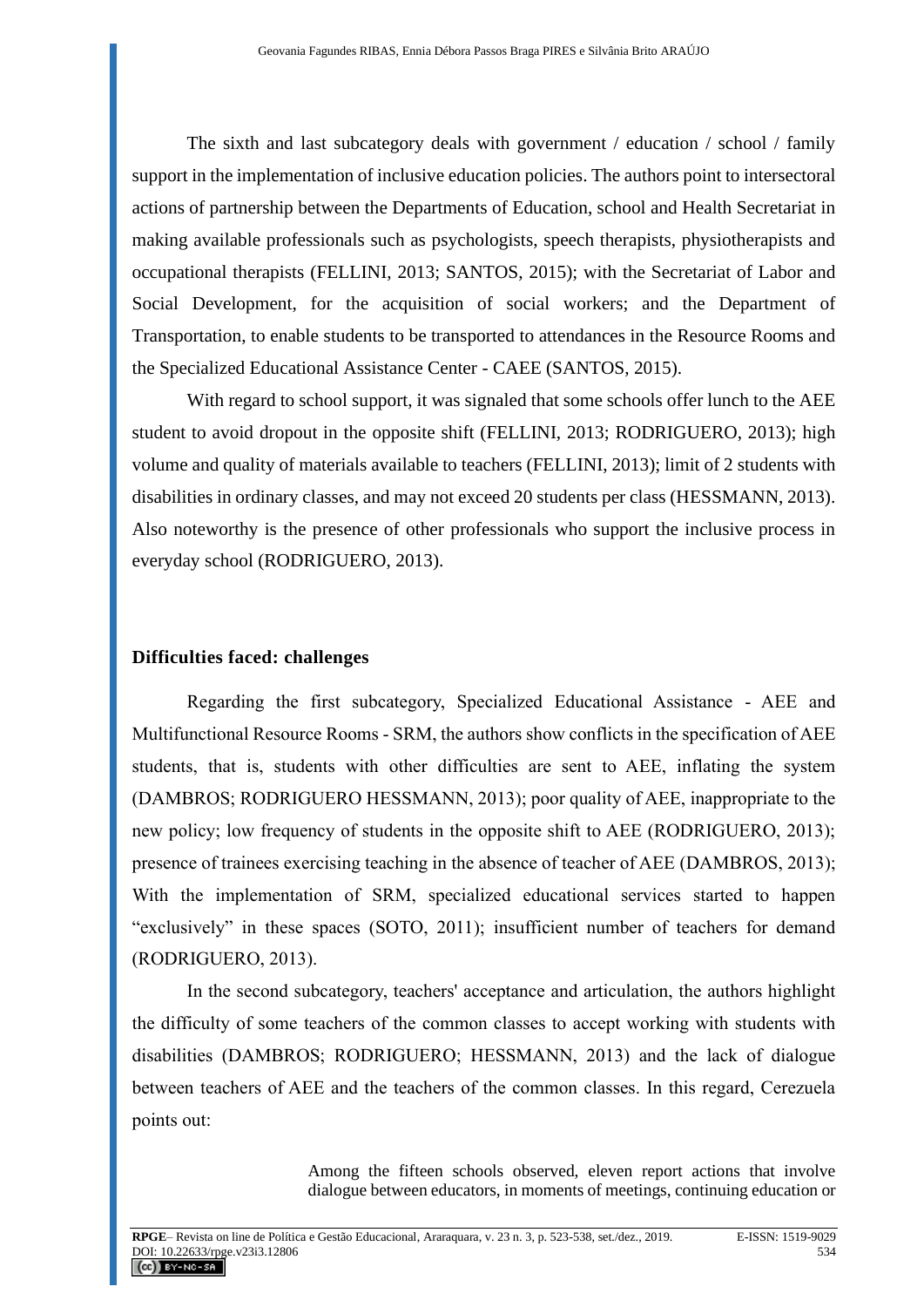even in planning activities or socializing results. In the same proportion, the reverse occurs. One of the difficulties that the specialized teachers point out significantly is the resistance of the teachers of the common education in the accomplishment of the inclusion. This resistance is expressed in different ways, including: transferring responsibility to the AEE teacher, avoiding or not concluding the proposals discussed, not requiring the student to include performance responses according to their abilities - which denotes an exclusion, because the student is not perceived as belonging to the group - and also, the non-acceptance of the student in class (CEREZUELA, 2016, p.  $196$ ) $13$ 

The third subcategory, physical and architectural accessibility, has the lowest number of incidences, however, in the North and Northeast regions, especially the Northeast, the lack of physical accessibility and schools with architectural barriers were observed in most of the researched schools (DAMBROS; FELLINI, 2013).

In the fourth subcategory, pedagogical practices, it was signaled that semester planning has weaknesses (CEREZUELA, 2016) and that students enrolled in different years of common education performed the same activity (HESSMANN, 2013). This reveals that the pedagogical practice in the common classes does not meet the specificities of the students included (GARCIA, 2015). Other points observed were: the lack of educational resources in the area of visual impairment and difficulty in maintaining equipment; inclusive discourse, exclusionary practice (DAMBROS, 2013).

The fifth category, teacher training, was mentioned in all the works visited. It is unanimous the dissatisfaction of teachers regarding the shortage of continuing education, the discontinuity of these courses, the lack of vacancies, serving only the teachers of AEE. Among the notes made by the authors, we highlight: official documents of some municipalities contemplate the formation, but do not detail its accomplishment (DAMBROS, 2013); schools provide only two teachers to participate in the course, with a commitment to pass it on to others (FELLINI, 2013); and, teachers are oriented to seek private training (RODRIGUERO, 2013).

According to Lago (2010), the inclusion policy in the city of Vitória da Conquista-BA has advanced since the creation of the Inclusive Education Center, however, in relation to teacher training, the objective was not achieved:

<sup>&</sup>lt;sup>13</sup> Entre as quinze escolas observadas, onze relatam ações que envolvem o diálogo entre os educadores, em momentos de reuniões, formação continuada ou até mesmo em planejamento das atividades ou socialização dos resultados. Na mesma proporção, o inverso ocorre. Uma das dificuldades que os professores especializados pontuam de forma significativa é a resistência dos professores do ensino comum na efetivação da inclusão. Essa resistência se expressa de diferentes formas, entre elas: transferir a responsabilidade para o professor do AEE, evitando ou não concluindo as propostas discutidas, não exigindo do aluno incluso respostas de desempenho de acordo com suas capacidades – o que denota uma exclusão, pois o aluno não é percebido como pertencente ao grupo – e também, a não aceitação do aluno em sala (CEREZUELA, 2016, p. 196).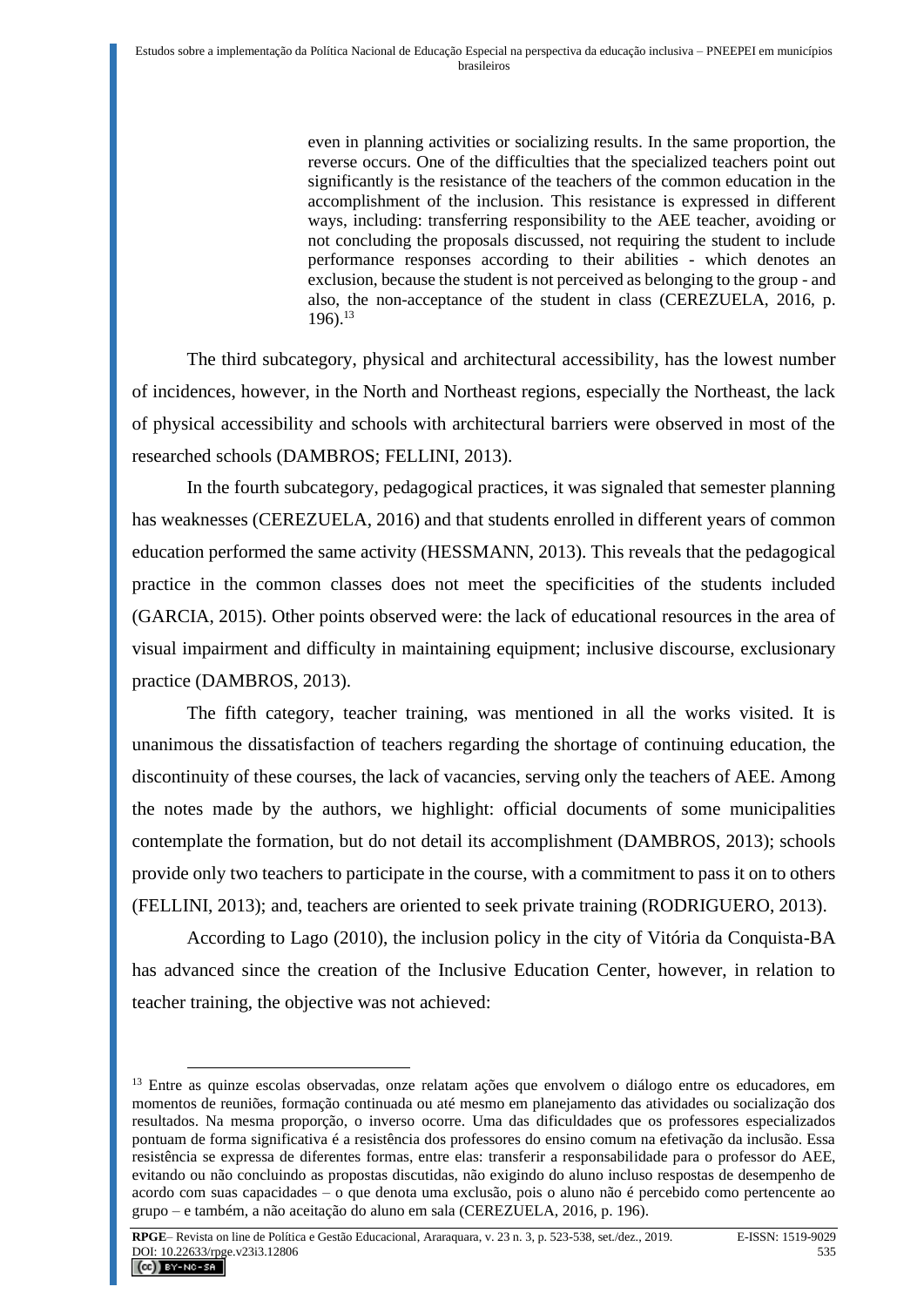Participants pointed out that the actions of the Center could be improved and expanded, since most of the teachers interviewed did not participate in an inservice training that addressed their needs. Of the teachers who took courses aimed at AEE, only three reported that they were satisfied (LAGO, 2010, p. 139).<sup>14</sup>

Finally, on the sixth category, government/education secretariat/school/family, the authors highlighted: lack of free public transportation, making it difficult for students to attend AEE; family disengagement compromising student attendance and performance, lack of understanding of the importance of AEE by family and teachers (FELLINI; DAMBROS, 2013); absence of interpreter hindering communication between student/teacher/classmates (FELLINI, 2013); lack of meal for students; lack of air-conditioned rooms in extreme heat regions (CEREZUELA, 2016); lack of support professionals to help with daily tasks and lack of training of existing professionals (DAMBROS, 2013).

Cerezuela (2016) highlights these contradictions between the discourses on investments in inclusive education policies and the reality experienced. According to the author, this is a consequence of an educational policy that does not pay due attention to the actual inclusion, that is, the construction of truly inclusive environments, where students are not only inserted, but can develop fully.

# **Final considerations**

This study provided insight into the implementation of PNEEPEI at the national and regional levels. The increase in research on the subject in these eight years, from 2008 to 2016, indicates the relevance and complexity of inclusive education for education scholars.

Some aspects were evident from this mapping and may guide future research. For example, further studies on assistive technologies need to be expanded, as they are indispensable resources for inclusive processes. Also, few studies on inclusion policies in high school were found, especially in state schools. Most of the research found in this area addresses vocational education offered by the Federal Institutes. It is well known that the Federal Institutes have more resources that can enable the implementation of inclusive policies, unlike the state schools, which live a reality of "almost abandonment" by governments.

<sup>14</sup> Os participantes apontaram que as ações do Núcleo poderiam ser aperfeiçoadas e ampliadas, pois a maioria dos professores entrevistados não participou de uma formação em serviço, que contemplasse as necessidades dos mesmos. Dos professores que realizaram cursos voltados ao AEE, apenas três relataram que estavam satisfeitos (LAGO, 2010, p. 139).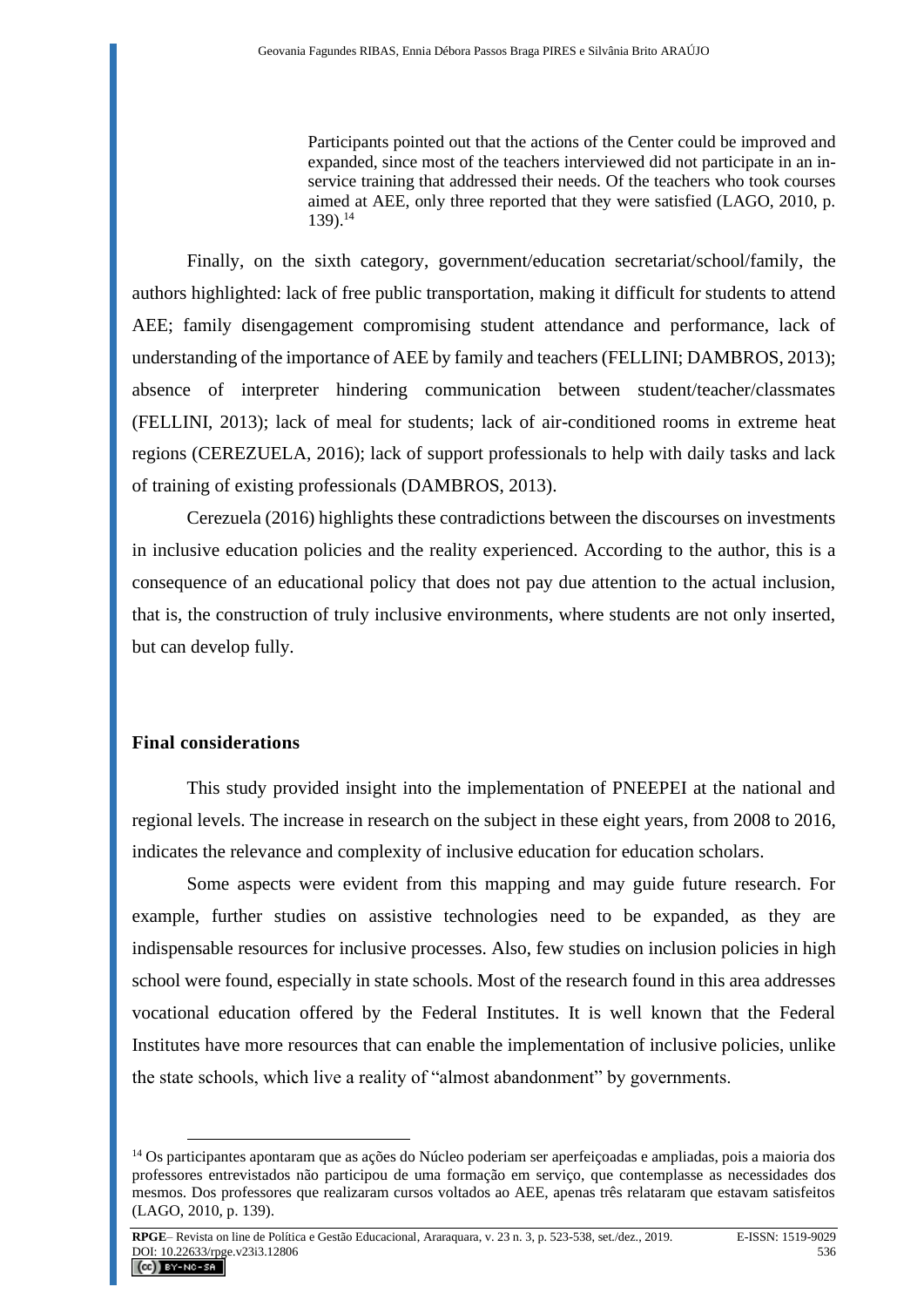The study revealed that despite the common characteristics of each Brazilian region, the researched schools present aspects that converge, both in the purposive actions as in the obstacles faced. Therefore, it was important to know some strategies that are enabling the construction of a truly inclusive education, especially at a time when many negative initiatives are spreading, generating disbelief in educational policies. The dissemination of measures that are "working", despite existing difficulties, may influence attitudinal changes and contribute to new actions for the implementation of PNEEPEI throughout the country.

## **REFERENCES**

BRASIL. Ministério da Educação. Secretaria de Educação Especial. **Marcos Político-Legais da Educação Especial na Perspectiva da Educação Inclusiva**. Brasília: Secretaria de Educação Especial, 2010.

BROIETTI, F. C. D.; SANTIN FILHO, O.; PASSOS, M. M. Mapeamento da produção científica brasileira a respeito do ENEM (1998 – 2011). **Revista Diálogo Educacional,** Curitiba, v. 14, n. 41, p. 233-260, jan./abr., 2014.

CEREZUELA, C. **Política nacional de educação inclusiva:** um estudo sobre sua efetivação nas cinco regiões brasileiras. 2016. 240 p. Tese (Doutorado em Educação) - Universidade Estadual de Maringá. Maringá, 2016.

DAMBROS, A. R. T. **Educação especial e inclusão em escolas públicas da região Norte do Brasil.** 2013. 130 p. Dissertação (Mestrado em Educação) - Universidade Estadual de Maringá. Maringá, 2013.

FELLINI, D. G. N**. A política de educação inclusiva e o atendimento educacional especializado na rede regular de ensino:** um olhar sobre a região nordeste. 2013. 173 p. Dissertação (Mestrado em Educação) - Universidade Estadual de Maringá. Maringá, 2013.

GARCIA, D. I. B. **Política nacional de educação especial na perspectiva da educação inclusiva:** efetivação na região sul do Brasil. 2015. 275 p. Tese (Doutorado em Educação) - Universidade Estadual de Maringá. Maringá, 2015.

HESSMANN, D. B. S. **Política nacional de educação inclusiva:** um estudo sobre a sua efetivação na região centro-oeste do Brasil. 2013. 161 p. Dissertação (Mestrado em Educação) - Universidade Estadual de Maringá. Maringá, 2013.

LAGO, D. C. **Reflexos da política nacional de educação inclusiva no Município-polo de Vitória da Conquista-BA.** 2010. 168 p. Dissertação (Mestrado em Educação Especial) - São Carlos, UFSCar. SP, 2010.

RODRIGUERO, C. R. B. **A política nacional de educação especial na perspectiva da educação inclusiva:** retratos da região sudeste do Brasil. 2013. 263 p. Tese (Doutorado em Educação) – Universidade Estadual de Maringá, Maringá, 2013.